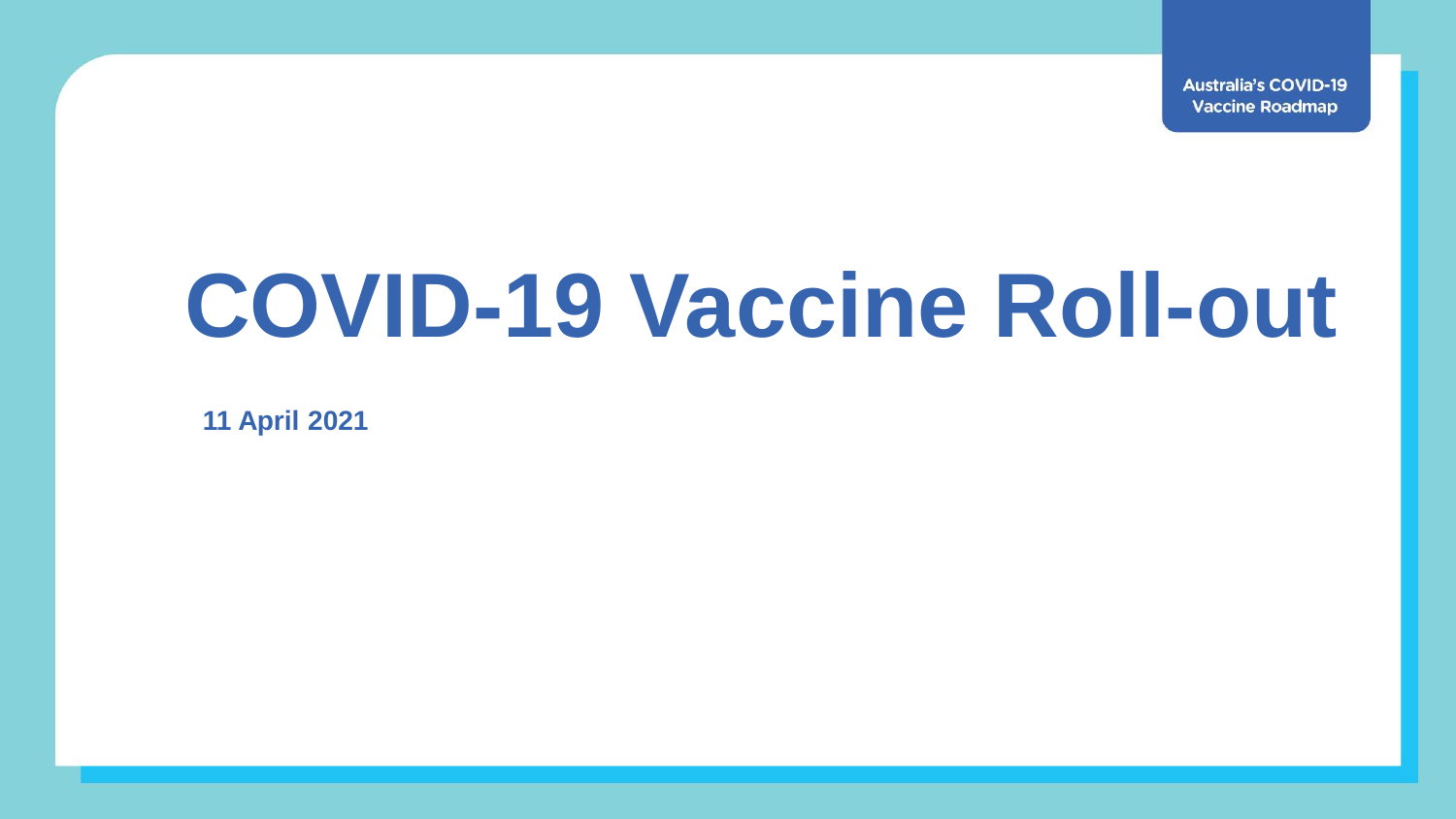**Australia's COVID-19 Vaccine Roadmap** 

## **Total vaccine doses**

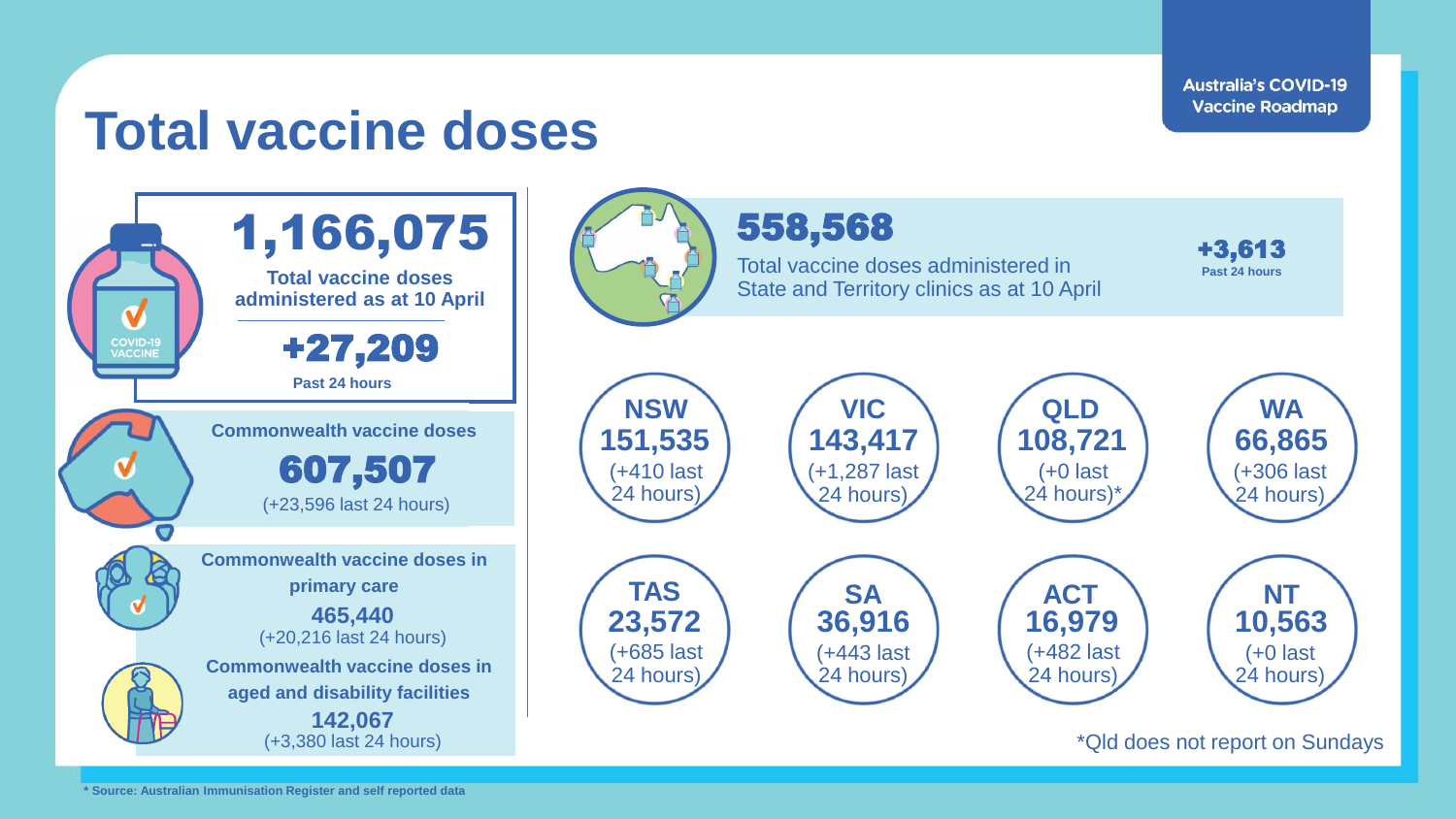

Data as at 10 Apr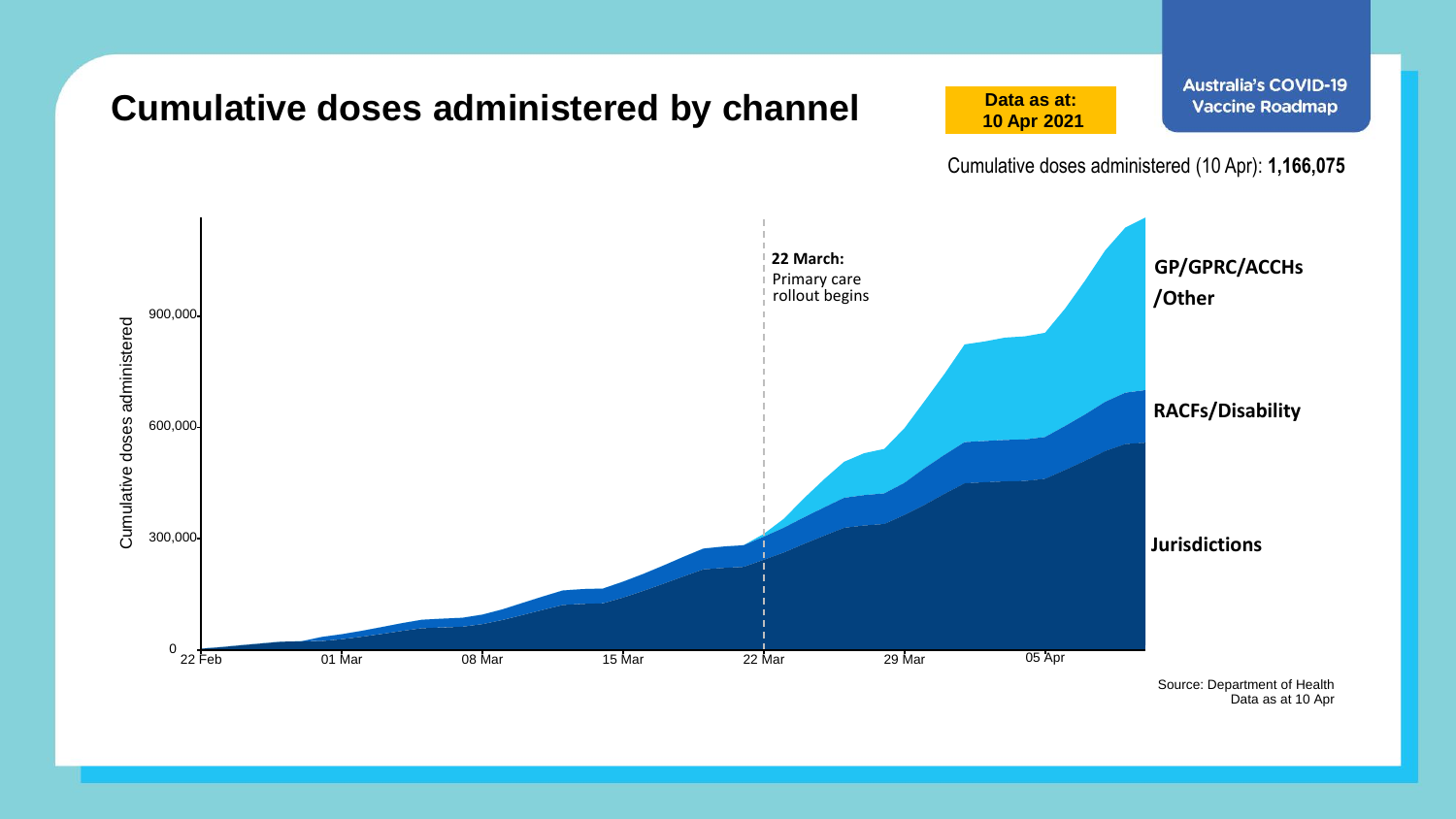## **International comparisons at equivalent stages of rollout**

**Data as at: 10 Apr 2021**

Cumulative doses administered (10 Apr): **1,166,075**

The x-axis is truncated at the length of Australia's vaccination program. Some countries started later and some countries do not have daily data points so the closest day to AUS's we have data for is used.Israel excluded as it is beyond scale of the graph United Kingdom: 13.0 United States: 11.0 Cumulative doses per 100 10 Cumulative doses per 100 Singapore: 8.5 Belgium: 5.3 Italy: 4.9 5 Germany: 4.8 Australia: Sweden: 4.2 France: 4.2 Canada: 2.5 South Korea: 2.4 New Zealand: 1.9 Japan: 0.9 0  $0$  10  $10$  20  $20$  30  $40$   $40$  50 Days since first vaccination

Source: Department of Health (Australia), Our World in Data (international) Latest data: 10 April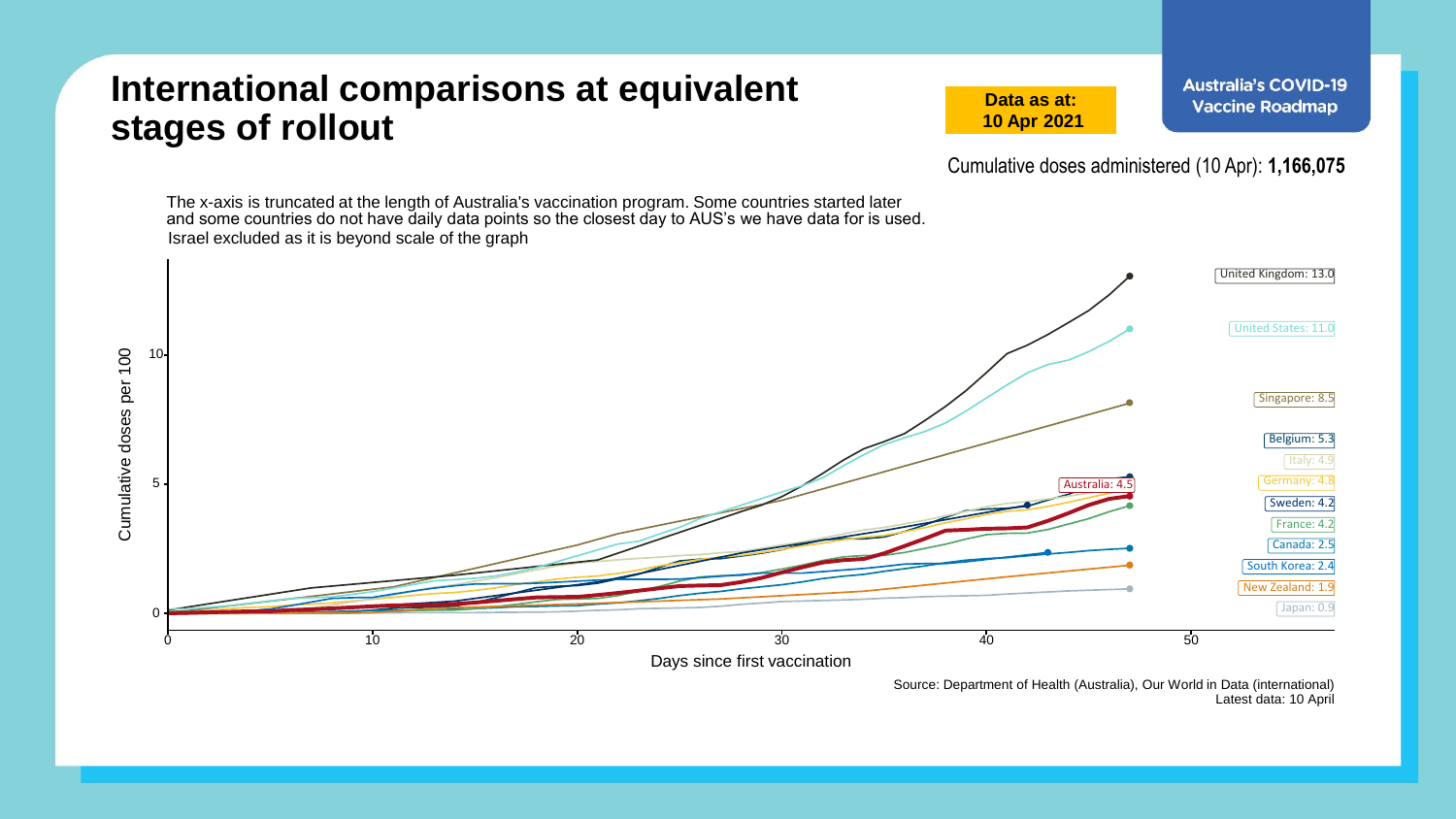## **Commonwealth aged care doses administered**

**Data as at: 10 Apr 2021**